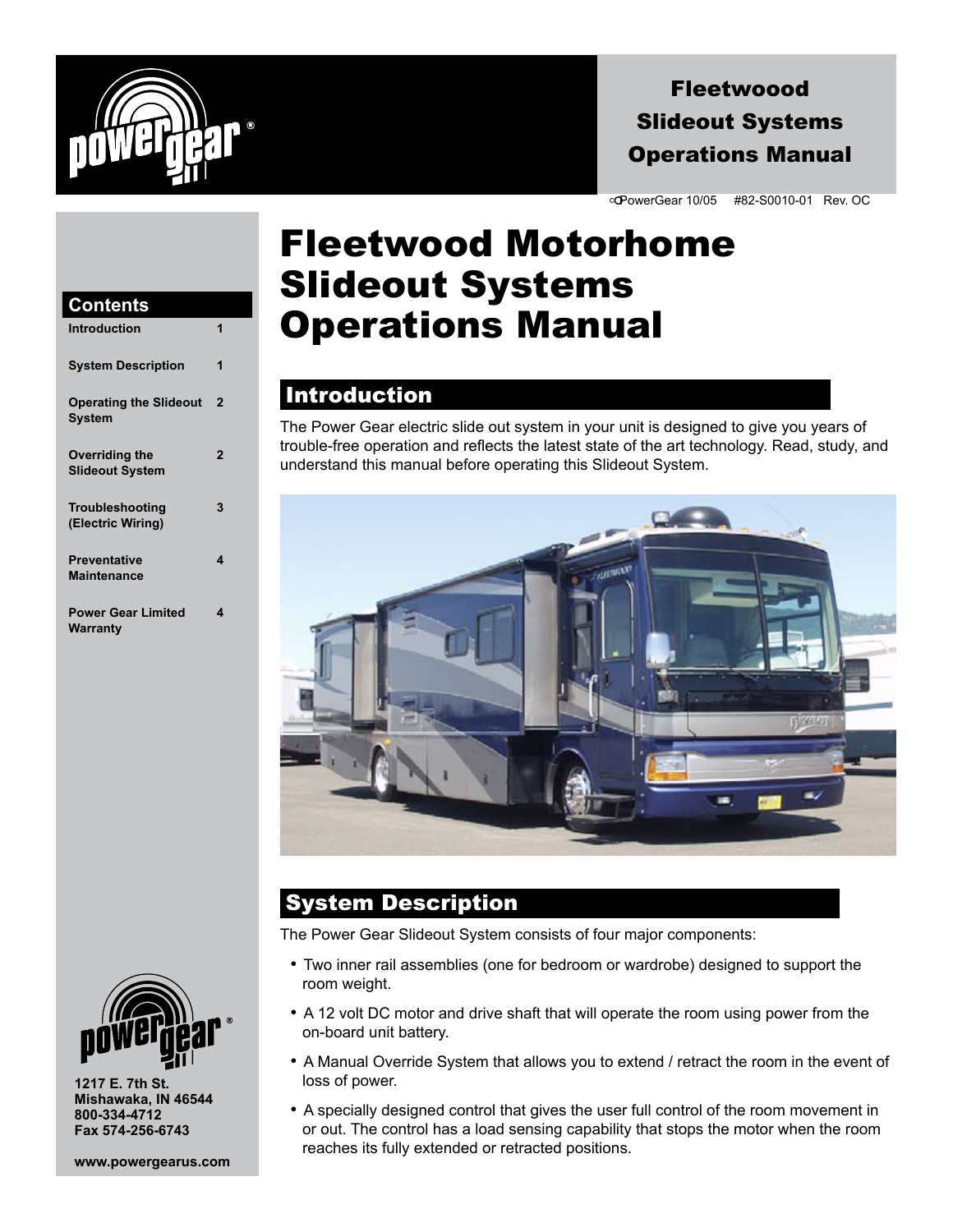# **WARNING**

- **» Always make sure that the unit is level before operating the Slideout room.**
- **» Always make sure there are no obstructions blocking the path of the room when it is moving.**
- **» Always make sure that the room path is clear of people and objects before operating.**
- **» Always keep away from the slide rails when the room is in motion.The gear assembly may pinch or catch on loose clothing causing person injury.**
- **» Failure to follow these instructions could result in serious injury or death.**

## Operating the Slideout System

Before you operate the Power Gear Slideout System, make sure:

- 1. The path is clear for the room to move.
- 2. The battery is fully charged and hookedup to the unit's electrical system.
- 3. The unit is level.

#### **Extending the Room**

- 1. Insert the Switch Key into the Slideout Room Control.
- 2. Turn the Switch Key to the OUT position.
- 3. Hold the Switch in the OUT position until the room is fully extended and stops moving. The control will sense that the room has stopped and will automatically shut off the motor, locking the room into place.
- 4. Release the Switch Key.
- 5. The Key may now be removed from the Switch if necessary.

### powerdear **Slide** - Out **Room Control OUT I WARNING! Keep people clear of room when in operation. Make sure area is clear of obstacles.**

#### **Retracting the Room**

- 1. Insert the Switch Key into the Slideout Room Control
- 2. Turn the Switch Key to the IN position.
- 3. Hold the Switch in the IN position until the room is fully retracted and stops moving. The Control will sense that the room has stopped and will automatically shut off the motor, locking the room into place.
- 4. Release the Switch Key.
- 5. The Key may now be removed from the Switch if necessary.

## Overriding the Slideout System

Your Power Gear Slideout System is equipped with a manual override that allows you to extend or retract a room in the event of a loss of power.

If your system will not move when the Switch is pressed, make sure that the system is turned on and the battery is connected and has a full charge. After all of these are completed, follow these simple steps to move the room manually.

#### **Main Room Slideout**

- 1. Make sure that the ON/OFF Switch Key for the system is turned off.
- 2. Locate the Slideout Motor. It will be either ahead of the front rail or behind the back rail.
- 3. Locate the two-pin connector on the

Slideout Motor leads and disconnect.

- 4. Rotate the lever on the backside of the motor counter-clockwise about 1/8th turn (looking from the rear of the motor). This will release the break that holds the room in place.
- 5. The room is now free to move. Using a 3/4th wrench or rachet, crank the room either in or out (depending on your need) using the manual override.
- 6. When the room is fully in or out, have one person put pressure on the wrench/ rachet to ensure a tight seal while the another person returns the Brake Lever to its normal downward locked travel position. This will ensure that the room is locked into a sealed position.
- 7. Take the unit to an authorized dealer for service.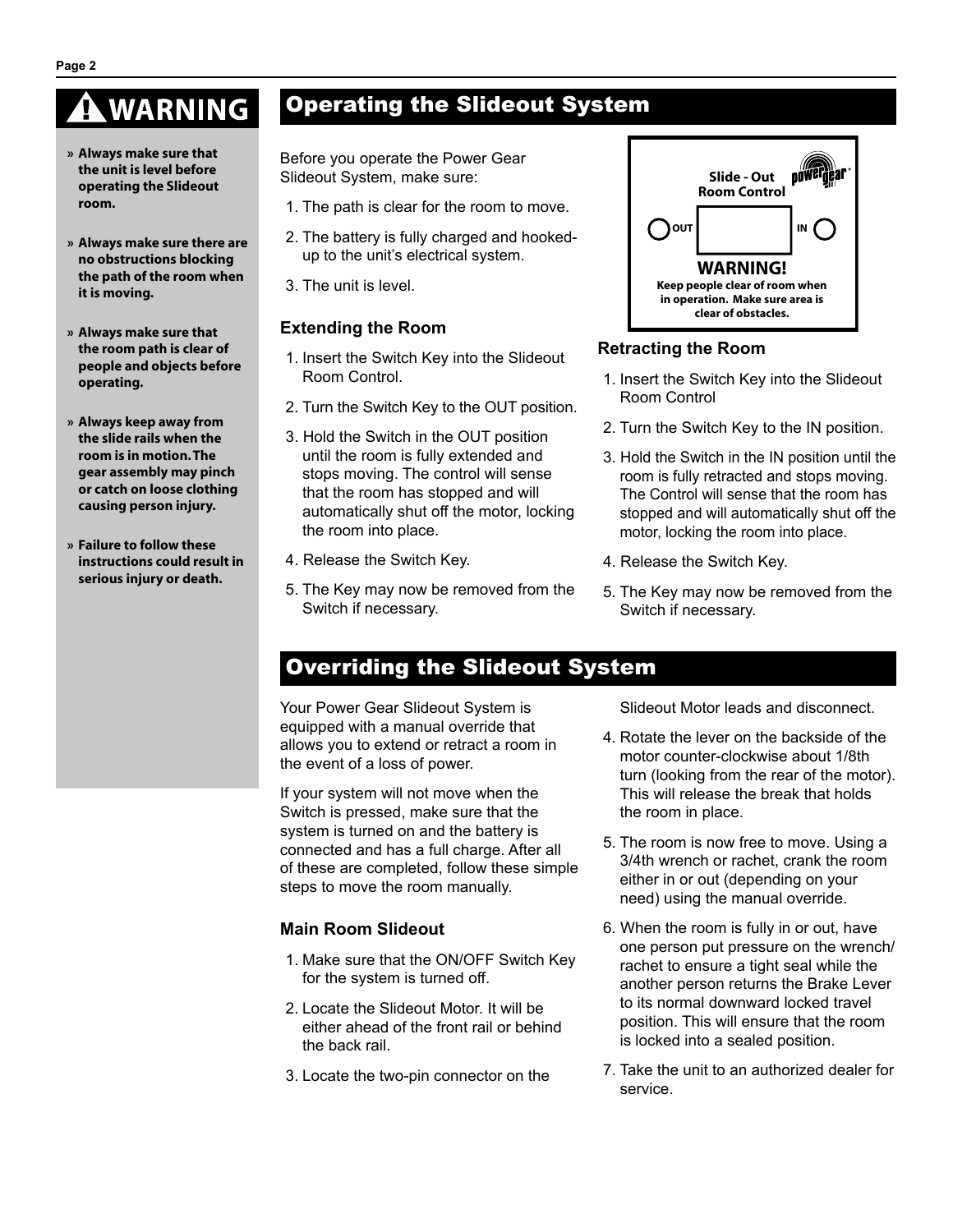



#### **Bedroom / Wardrobe Slideout**

- 1. Make sure that the ON/OFF Switch Key for the system is turned off.
- 2. Locate the Slideout mechanism. To access the bedroom Slideout, lift up the mattress and baseboard. To access the wardrobe Slideout, open the outside luggage compartment below the wardrobe.
- 3. Locate the two-pin connector on the Slideout Motor leads and disconnect.
- 4. The bedroom Slideout Motor has a lever on the backside. Rotate the lever counter-clockwise about 1/8th turn (looking from the rear of the motor). This will release the break that holds the room in place.
- 5. The room is now free to move. Using a 3/4th wrench/rachet or adjustable wrench, crank the room either in or out (depending on your need) using the manual override. The manual override is located on the opposite side of the Slideout rail from the Motor.
- 6. When the room is fully in or out, put pressure on the wrench/rachet to ensure a tight seal and return` the Brake Lever to its normal downward locked travel position. This will ensure that the room is locked into a sealed position.
- 7. Take the unit to an authorized dealer for service.

## Troubleshooting



#### **Electrical Wiring Information**

The wiring for the Slideout should be completed per the following diagram. The switch wires, motor wires and ground wire can be connected to the control at any time during installation prior to the power being connected. The battery line must be connected BEFORE the battery is connected.

**» NOTE: If the motor runs in the reverse direction, switch motor leads.**

## **CAUTION**

**» The Control Box WILL be damaged if any of the leads are grounded or touched together when power is connected to the system.**